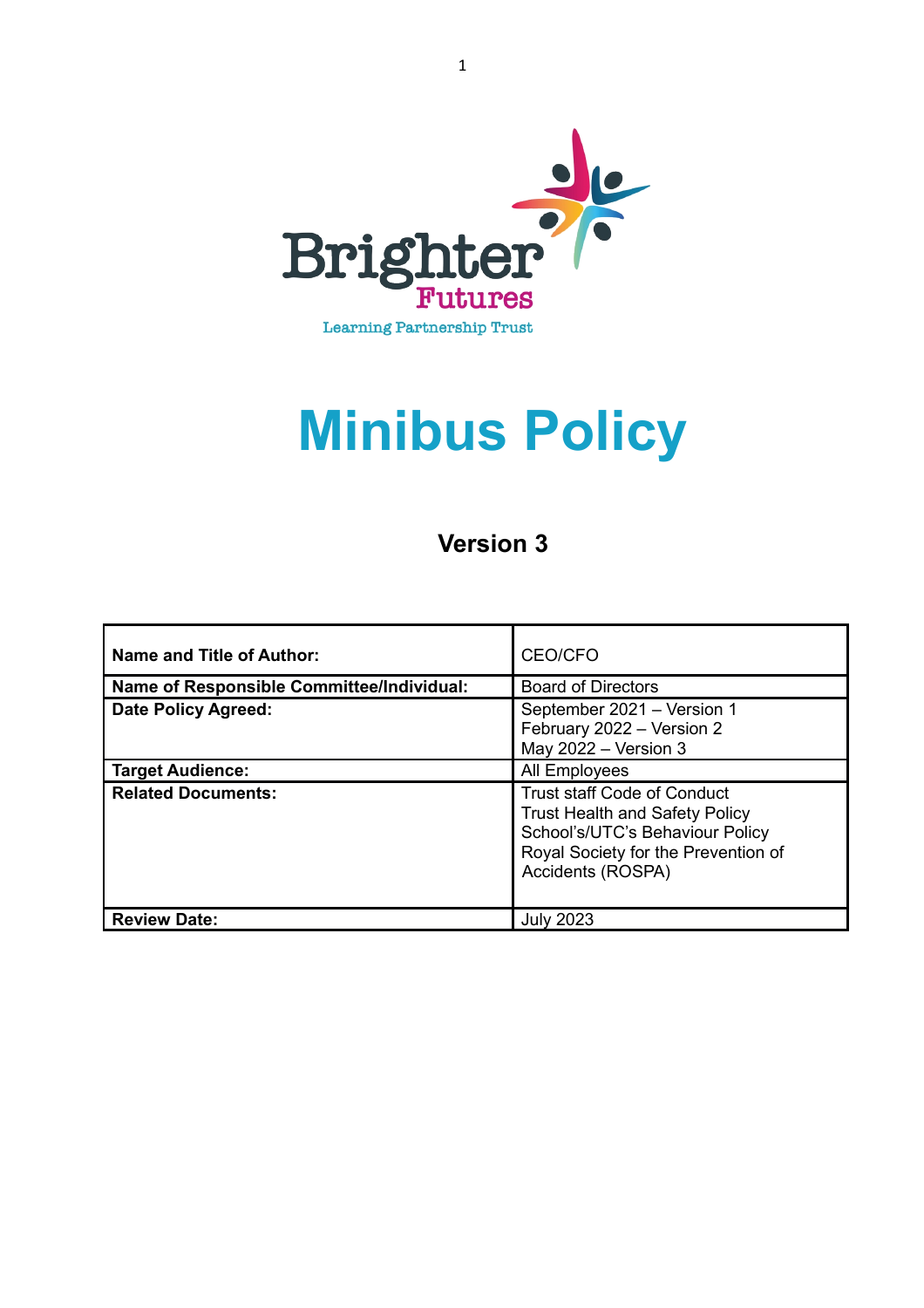# **CONTENTS**

| Introduction                                                                  | 3  |
|-------------------------------------------------------------------------------|----|
| Policy                                                                        | 3  |
|                                                                               |    |
| Appendices:                                                                   |    |
| Appendix 1 - Minibus Check List - Post-Journey Central Record                 | 9  |
| Appendix 2 - Minibus Driver Useful Information Sheet                          | 12 |
| Appendix 3 – Declaration of Fitness to Drive a Minibus on behalf of the Trust | 13 |
| Appendix 4 - Accident Report Form                                             | 14 |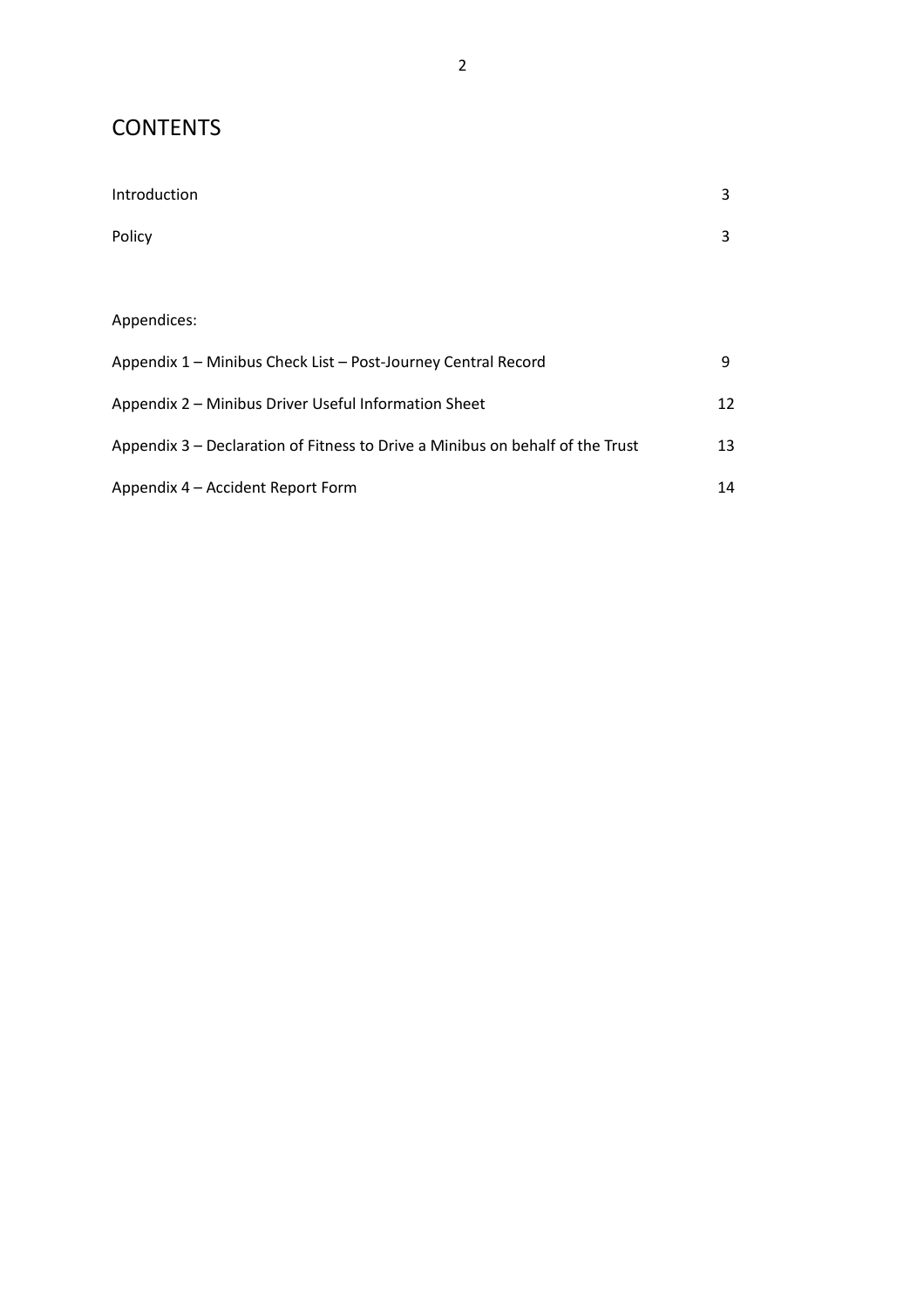#### **INTRODUCTION**

This policy has been drawn up to ensure, as far as reasonably practical, the safety of all persons using a Brighter Futures Learning Partnership Minibus, (including all school/UTC minibuses) and to also ensure that expensive assets are kept in a good and safe condition.

This policy applies to ALL journeys in the school/UTC minibus, leased in the name of The Brighter Futures Learning Partnership Trust as well as those purchased directly from any company or those donated by Charity to the Trust and its schools/UTC.

#### **The Aims of the Policy**

- To ensure that the Brighter Futures Learning Partnership Trust complies with current legislation and guidance concerning the maintenance and driving of minibuses owned or leased by the Trust
- To ensure that the safety of the minibus users (both drivers and passengers) and other road users and pedestrians is of paramount importance, at all times
- To ensure that the Brighter Futures Learning Partnership Trust is meeting its health and safety obligations to all members of its school/UTC community

#### **Roles and Responsibilities**

- **The Local Governing Body** for each school is responsible for ensuring that the school/UTC minibuses are operated on behalf of their school/UTC fully comply in every respect, with all legal transport and health and safety requirements outlined in this policy. **The responsibility is delegated to the Headteacher/Principal** to ensure its appropriate implementation.
- To monitor the implementation of this policy. (This should be done as part of the governor health and safety link checks and reported into the Board)
- The **Trust's Director of Finance** will ensure that the Trust has appropriate safety procedures for the minibuses based on the Royal Society for the Prevention of Accidents (RoSPA) Advice for minibus safety and their code of practice (in addition to the DfE guidance). A full copy is available at [www.rospa.com.](http://www.rospa.com/) He/She will also arrange for appropriate insurance cover and for the payment of road tax and liaise with the school/UTC to ensure all documentation is in place before driving.
- Each school/UTC must designate a **minibus co-ordinator** who will be responsible for the following:
- $\triangleright$  Maintaining the minibus log file which will be given to the driver before each journey
- $\triangleright$  Keeping the driver declaration form and associated paperwork
- $\triangleright$  Obtain driver declarations at the beginning of each year
- $\triangleright$  Ensure that each driver has completed the declaration form before driving the minibus
- $\triangleright$  Retain all minibus records and documentation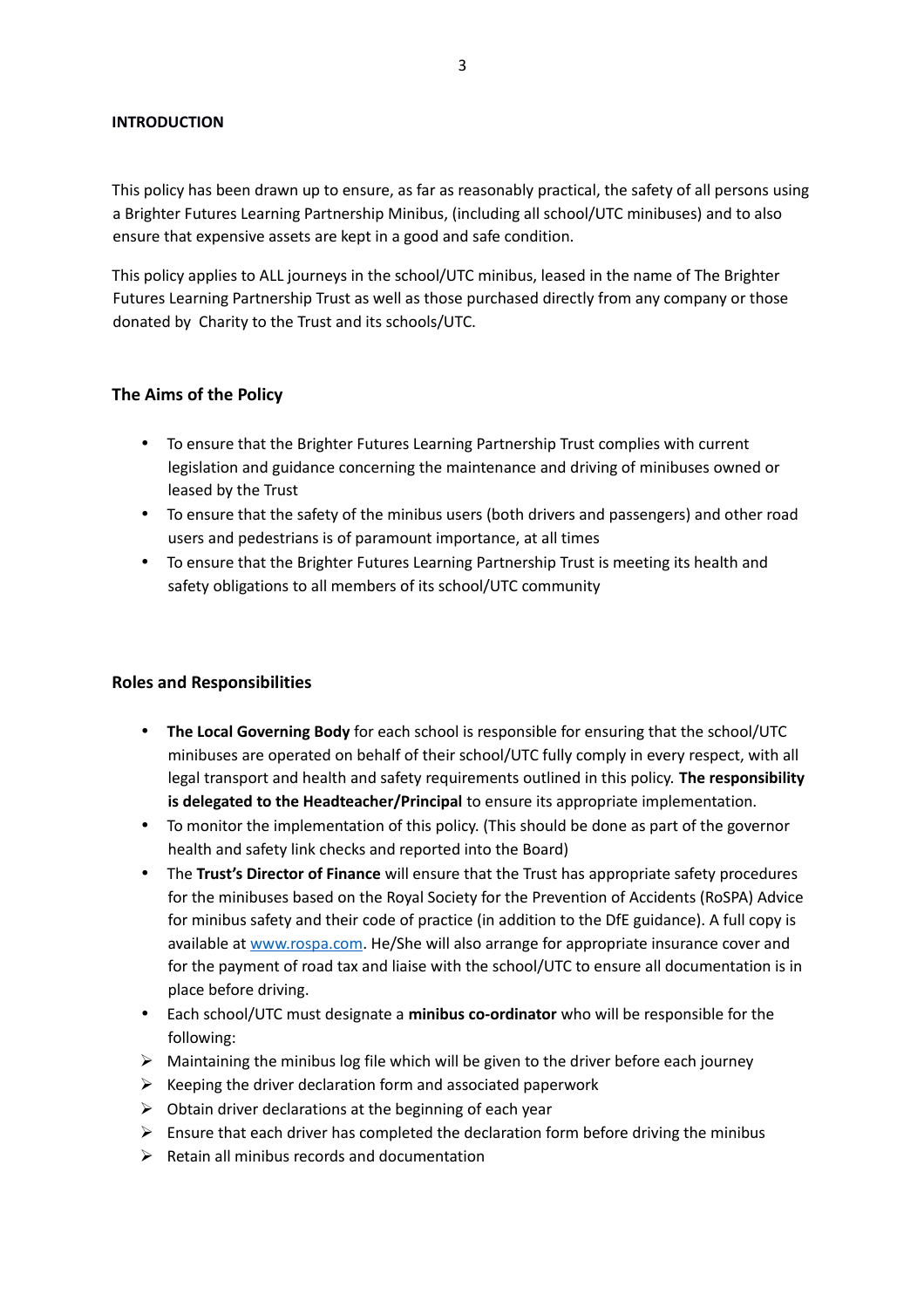- $\triangleright$  Notify the Headteacher/Principal, who will inform the CEO/CFO of any changes if a driver notifies them of any change to driving status
- $\triangleright$  Notify the Headteacher/Principal of any concerns raised by the Driver
- $\triangleright$  Ensure that the Driver displays a Section 19 permit in the minibus widescreen for all journeys

#### **Minibus usage**

The minibuses must:

- Be used on behalf of a non-profit organisation
- Not be used as a replacement for a larger commercial coach where significant numbers of pupils are being transported with the need for several repeated journeys
- Be used only for school/UTC educational purposes (i.e. on behalf of the community)
- Not be used for hire or reward
- Be used without a trailer attached
- Have a maximum of 16 passengers
- Not exceed their maximum load wight (as per the vehicle handbook)

#### **Driver Eligibility**

1. In order to drive the minibus, the driver must meet the following criteria:

#### **Car Driving Licence obtained before 1 January 1997**

- Drivers who obtained their full car (category B) driving licence before January 1997 may drive a minibus in the UK because their licence included category D1. Such drivers will be older than 21 which is the minimum age for driving a minibus.
- If their licence has the code 101 next to D, they cannot drive a minibus for hire or reward unless it is operated under a section 19 permit
- The entitlement to drive the minibus remains valid until their licence expires. However, if they have renewed their licence, for example if they have changed address or renewed their photocard licence, they should check that the D1 (101) entitlement has been retained on their new licence. Drivers should have no restrictions on their licence.

#### **Car Driving Licence obtained after 1 January 1997**

- **•** Be over the age of 21 and under the age of 70 (unless they have passed the PCV Medical Test)
- **•** Held a full category B driving licence for over 2 years
- **•** Drivers must have no restrictions placed on their licence
- **2.** The drivers driving license should be inspected every 6 months and should be free from any conviction for drunk, reckless or dangerous driving. These can be reviewed using the DVLA's website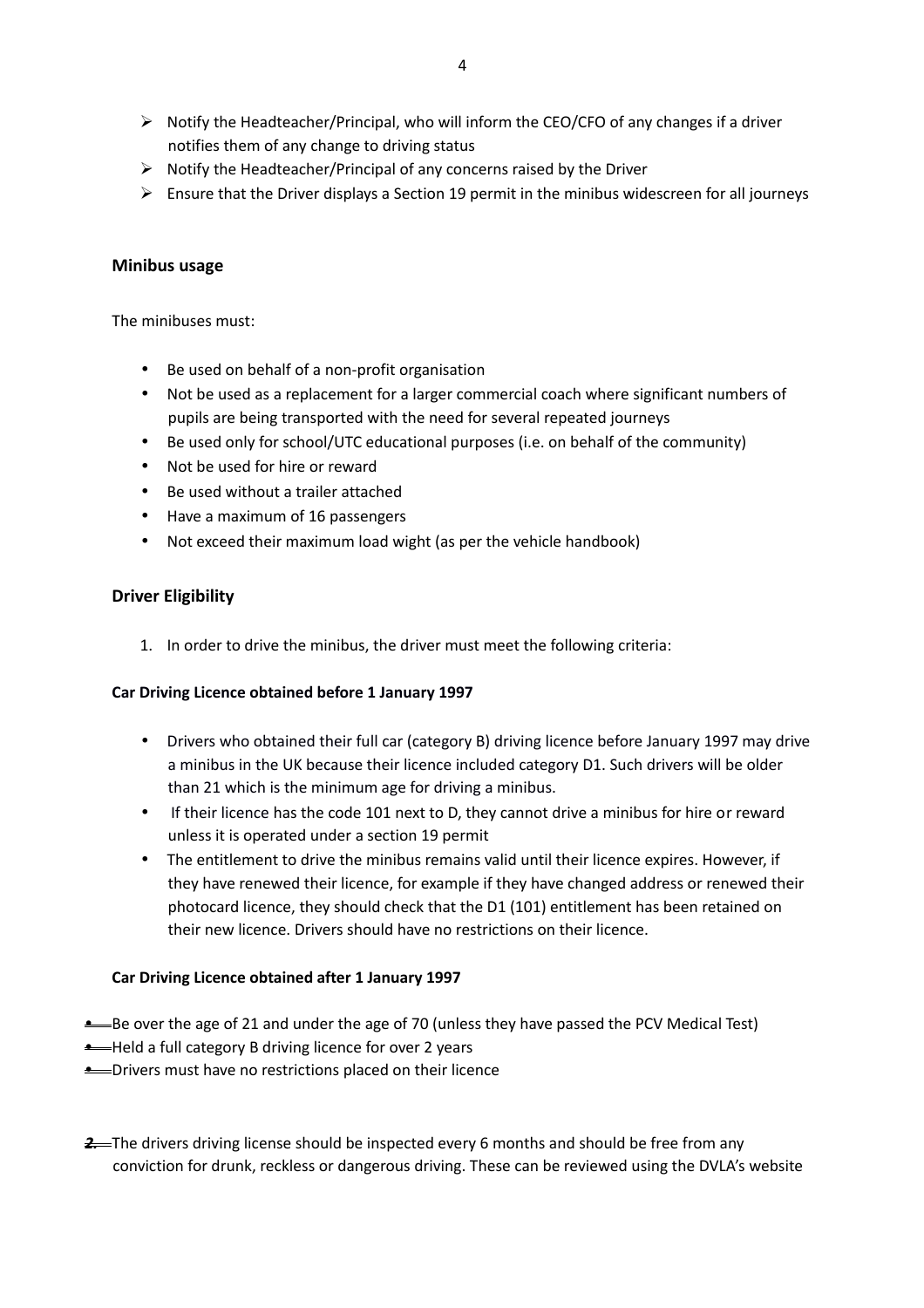https://www.gov.uk/check-drivinginformation . It is the responsibility of the Headteacher/Principal to set up a system for checking.

- *3.* Every member of staff/school volunteer who drives the minibus must have a MiDAS (Minibus Driver Aware Scheme) Certificate of Competence before they can drive the bus. This must be renewed every 4 years or in line with current MiDAS/Community Transport Association guidelines.
- 4. Drivers should familiarise themselves with any new routes, ensuring that they have planned an alternative route in the event of road closures. If the driver has any doubts as to the route being taken then a practice run should be carried out before the planned trip to ensure familiarity.
- **5.** Must have permission from the Headteacher/Principal to drive the bus or, in their absence, the Deputy Headteacher/Principal
- *6.* At no time must the driver drive a vehicle under the influence of either alcohol or other drugs which might impair driving ability. It should be noted that there are many "over the counter" medicines which would fall within this category. Any driver taking prescribed drugs should heed any warning given with the prescription. If any driver is found to be driving under the influence of alcohol or drugs where they are recommended not to drive, they could be investigated under the Brighter Future's Learning Partnership Trust's Disciplinary Policy. The Trust may also inform/liaise with, any necessary law enforcement agency as required.
- 7. Are personally liable for any parking or speeding fines (payment and penalties). If any member of staff is found to be driving over the legal speed limit, they could be investigated under the Brighter Futures Learning Partnership Disciplinary Policy. If any school volunteer is found to be driving over the legal speed limit, they could be prohibited from driving the minibus. The Brighter Futures Learning Partnership Trust may also inform/liaise with, any necessary law enforcement agency as required. Any subsequent driving endorsements may (where necessary) be passed on to the driver.
- 8. Any staff who are authorised to drive a minibus must complete Appendix 3 (Declaration of Fitness to Drive a Minibus) BEFORE driving. This will be retained by the school/UTC.
- **9.** Notify the Headteacher/Principal of any endorsements they receive on their driving licence immediately upon receipt, who must in turn immediately notify the CEO, or CFO in his/her absence. The CFO will contact the insurers to check if the driver is still insured to drive.
- *10.* Immediately notify the Headteacher/Principal of any health conditions (or change in any health conditions) that may affect their ability to drive.
- **11.** Are responsible for the safety and security of the vehicle whilst it is in their charge.
- *12.* Notify the Headteacher/Principal of any damage or defect that occurs, or noticed whilst the minibus is in their charge. The Headteacher/Principal must then notify the CEO/CFO.

# **Care of the Minibus**

1. Member of staff are expected to:-

- **a.** Complete a checklist Appendix 1 (Minibus Check List Post Journey Central Record) to check the condition of the vehicle upon takeover and notify the Headteacher/Principal of any faults.
- **b.** Check that the equipment which must be carried on the vehicle (fire extinguisher, first aid box, red triangle etc…) are there.
- **c.** Inform the office of any use of the first aid box so that is can quickly be replenished.
- d—Regularly check the gauges whilst driving for signs of overheating
- **e.** STOP if there is a malfunction and ring for assistance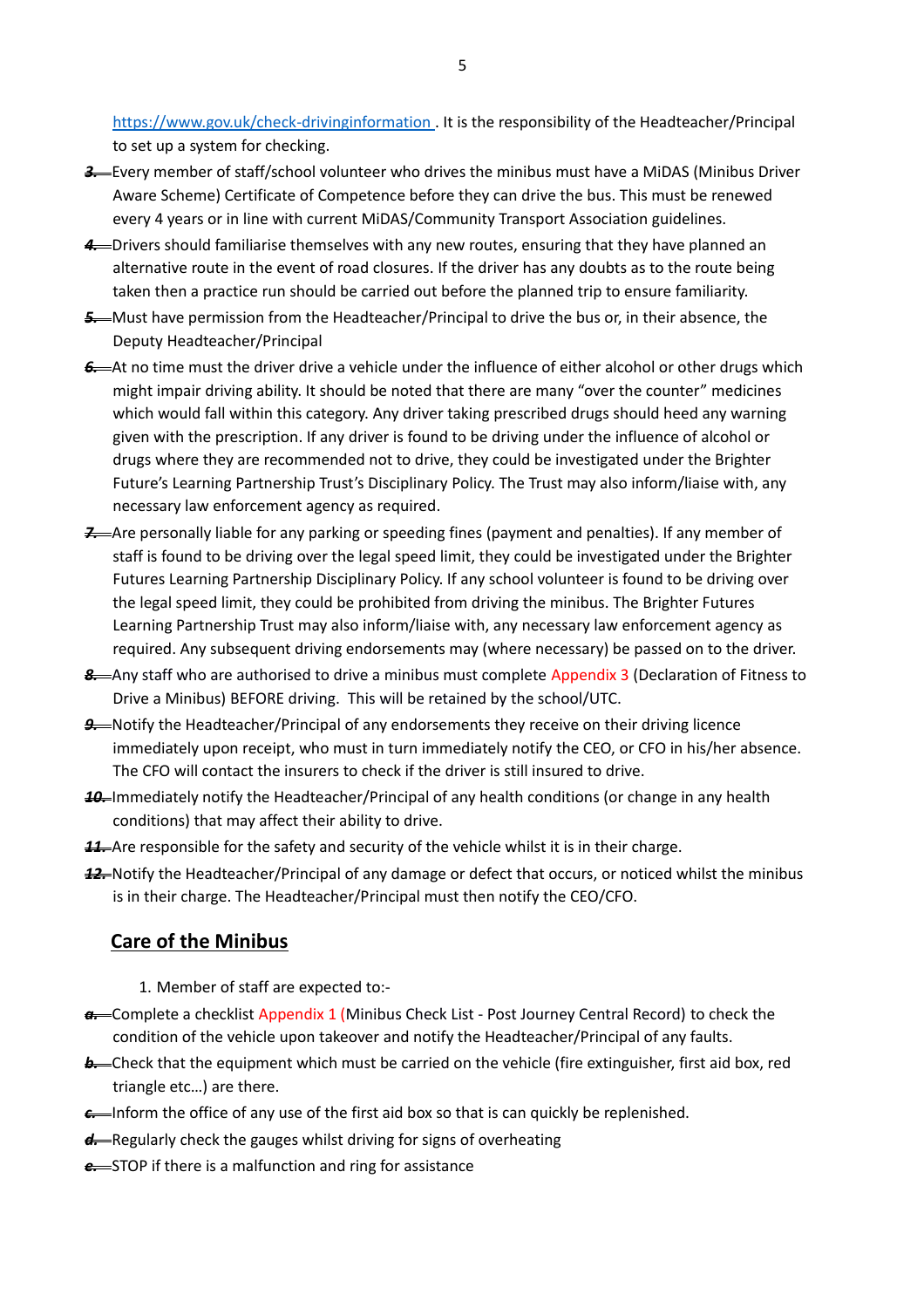- **f.** Leave the vehicle clean and tidy for the next user
- g-If the fuel gauge is less than half-full, refill as soon as possible
- **h.** When the driver has completed the journey he/she will ensure that the minibus is left secure before handing the keys back. The minibus must not be left unattended at anytime with the keys in the ignition.
- *i*. When the driver has completed the journey, they must ensure that the minibus is left clean and tidy

# **Safety**

- **1.** Maximum load and passenger capacity must not be exceeded
- 2. Seatbelts must be worn at all times
- **3.** The Highway code must be adhered to at all times
- 4. Student/Pupil behaviour: students/pupils must be seated at all times. If students/pupils distract the driver stop the bus must be stopped until they are settled.
- 5. At least one member of staff travelling on the minibus must have basic First Aid Training.
- *6.* A file must be taken on every journey and contain the following:-
- **a.** A copy of the emergency during an offsite activity policy

**b.** Pupil names

- *c.* Parental contact numbers
- *d.* Medical information
- *e.* School contact numbers
- *f.* Minibus Useful information sheet
- **7.** Eating, drinking or using a mobile phone are strictly prohibited whilst driving

#### 8. All drivers must adhere to the following guidelines regarding drivers' hours

|                               | <b>Domestic Rules</b> | <b>EC Rules</b> |
|-------------------------------|-----------------------|-----------------|
| Maximum length of working day | 16 hours              | 13 hours        |
|                               |                       |                 |
|                               |                       |                 |
|                               |                       |                 |
|                               |                       |                 |
|                               |                       |                 |
|                               |                       |                 |
| Daily driving period          | 10 hours              | 9 hours         |
| Time driving without a break* | 5 1/2 hours           | 4 1/2 hours     |
| Minimum length of break       | 30 minutes            | 45 minutes      |
| Daily rest period             | 10 hours              | 11 hours        |
| Weekly driving limit          |                       | 56 hours        |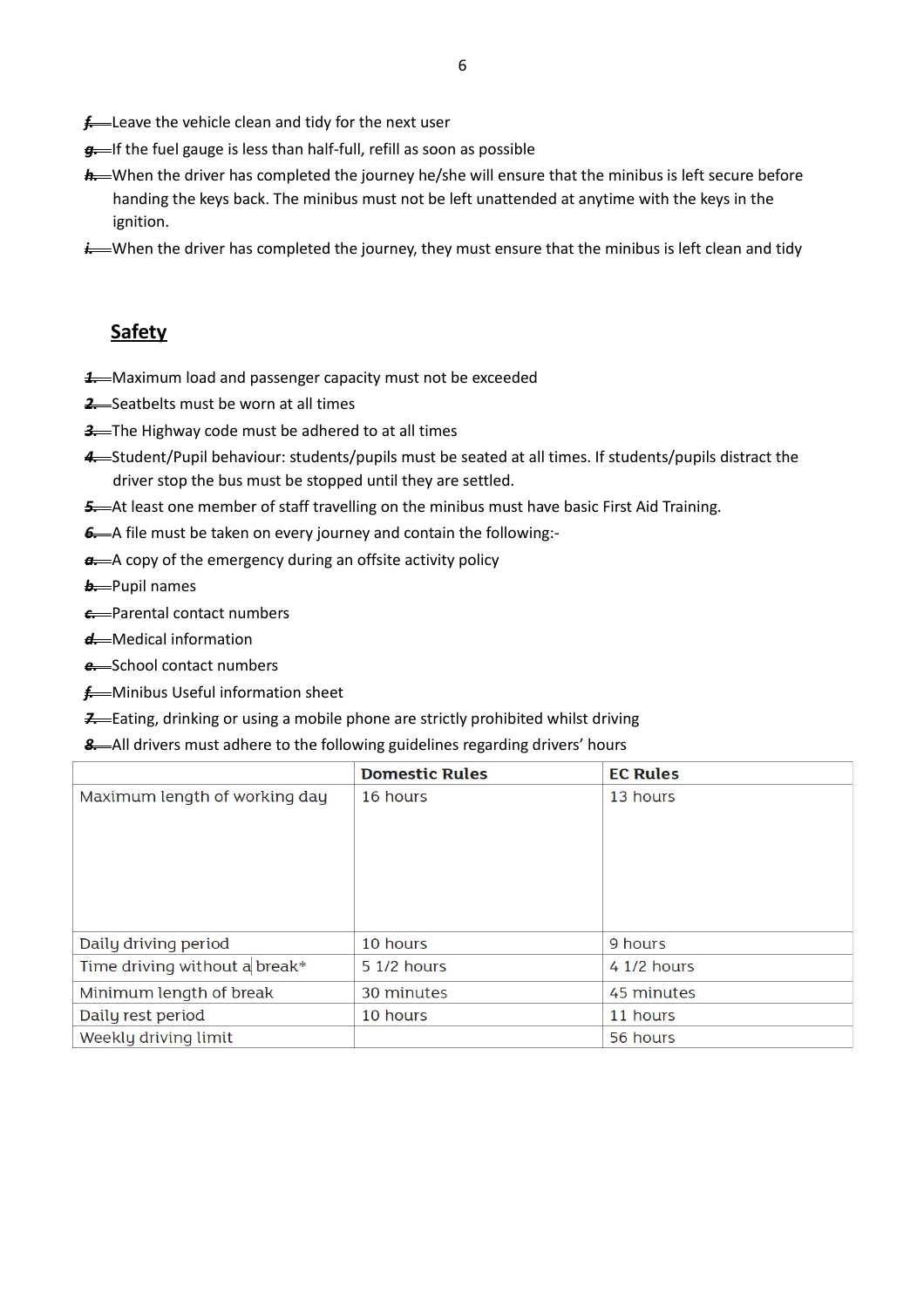The break is a period of time during which the driver may not perform other work and is exclusively for recuperation. The break may be split into smaller periods and distributed through the 4 ½ hours. With each breaktime the period should be extended.

Drivers should not be required to supervise children during their break, as this would not be a rest for the driver.

#### **Pre Use Vehicle Checks**

The minibuses must be maintained to a high level. As well as MOT, servicing and regular checks, drivers should satisfy themselves that the vehicle is safe to drive. A pre-use checklist (Appendix B) should be completed before the start of each new journey. A walk around the vehicle should occur to check for damage/defects and to assess tyre condition.

Prior to each journey, the driver must go through a brief talk with passengers about wearing seatbelts, behaviour code, being seated at all times, noise levels and escape procedures. Before setting off, the driver should check that all passengers are wearing seatbelts.

The minibuses should be left tidy and clean after each journey with nothing left under seats or in exit routes at all times.

### **Accident or Breakdown**

*1.* In the event of an accident all normal procedures should be followed. Details of time, place, road conditions, vehicles, drivers involved, damage, injury, photos taken (if possible), must be noted.

The school Headteacher/Principal must be notified as soon as possible. The Headteacher/Principal will then notify the CEO/CFO.

- 2-If you breakdown; the recovery telephone number is on the Minibus Useful information sheet Appendix 2 (Minibus Driver Useful Information Sheet) that can be found in the glovebox.
- **3.** Contact the school
- *4.* Students/pupils should NOT remain in the broken down vehicle on the motorway/dual carriageway hard shoulder but are to stand at a safe distance behind the barrier.
- **5.** Staff are not to attempt repairs. They must wait for help.
- **6.** All accidents and breakdowns must be reported to the school and the accident reporting form Appendix 4 (Accident Report Form).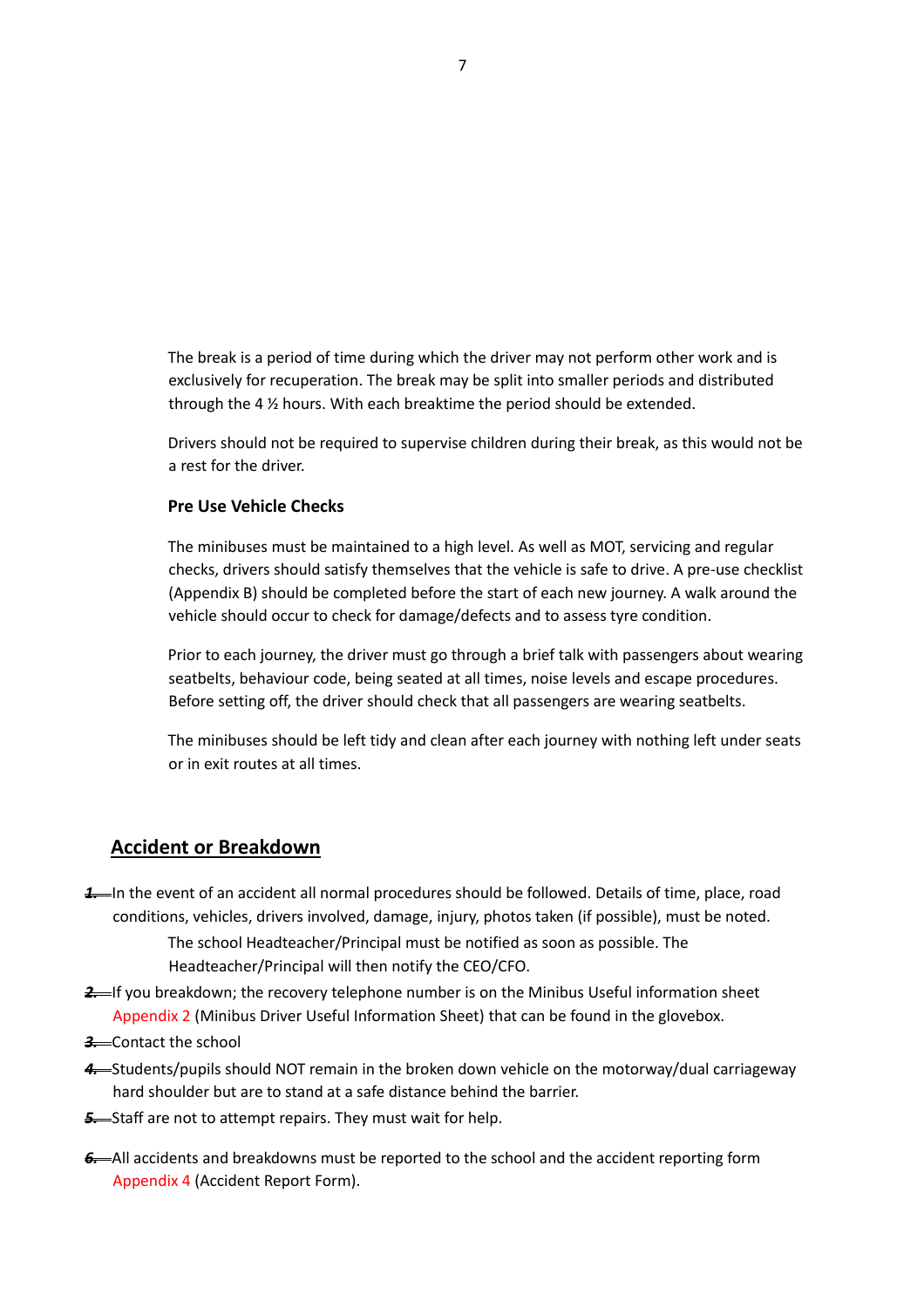# **Admin - School**

- **1.** Ensure keys to the minibus are kept secure at all times when the minibus is not in use.
- *2.* Ensure that the driver completes Appendix 1 **(**Minibus Check List Post Journey Central Record) before starting the journey and that the mileage is completed at the end of the journey.
- *3.* Ensure that the above checklists are completed accurately and are kept in date order available for inspection by as required.
- 4. Ensure that their drivers report any new license endorsements to Headteacher/Principal immediately. This must in turn be reported to the CEO/CFO who will report it to the insurance company and ensure that the driver is still legally able to drive the minibus
- *5.* **Once every half term submit to the CFO the current mileage of your vehicle**.
- *6.* Develop a system for "booking out" the minibus, including times for routine servicing, 12 weekly safety inspections and MOTs these must be booked in consultation with the CFO and logged accordingly.
- *7.* Each school/UTC must nominate a dedicated person as a point of contact for the CFO
- *8.* Familiarise themselves with this policy and all the appendices
- **9.** Advise the CEO/CFO of any faults, breakdowns or accidents
- **10.** The school must keep accurate records for servicing by ensuring that the dealer affixes an appropriate stamp in the service book provided.
- **11.** Arrangements for purchase and payment of fuel
- *12.* Arrangements for cleaning the minibus both inside and out.

# **School/UTC Admin and Central Trust**

- *1.* Whilst the school's/UTC's insurance contract is maintained via Central Trust, the school/UTC will be responsible for ensuring that relevant insurance is in place.
- **2.** The school/UTC will remain responsible for applying for the relevant S19 permits. This should be communicated to the CFO who will retain a central log.
- **3.** The school/UTC will ensure all MiDAS certification for all drivers remains up to date and will update the CFO, who will update the central log.
- 4-The Headteacher/Principal will ensure all driving license checks are undertaken as detailed above. These checks should be free from any conviction for drunk, reckless or dangerous driving. All licences must be 'clean'. **If there are any points on a license it must be referred to the CEO/CFO for further consideration. Guidance will be sort from the insurance company and the Trust's legal services.**
- **5.** The school/UTC must periodically inspect school minibus records to ensure adherence to this policy and any minibus contracts.
- **6.** The Central Trust will oversee all banking and payments in regard to the lease contract (as per the Scheme of Delegation) but it is the school's/UTC's responsibility to ensure prompt payment.

# Recommended Reading

Community Transport Association [- http://www.ctauk.org/](http://www.ctauk.org/)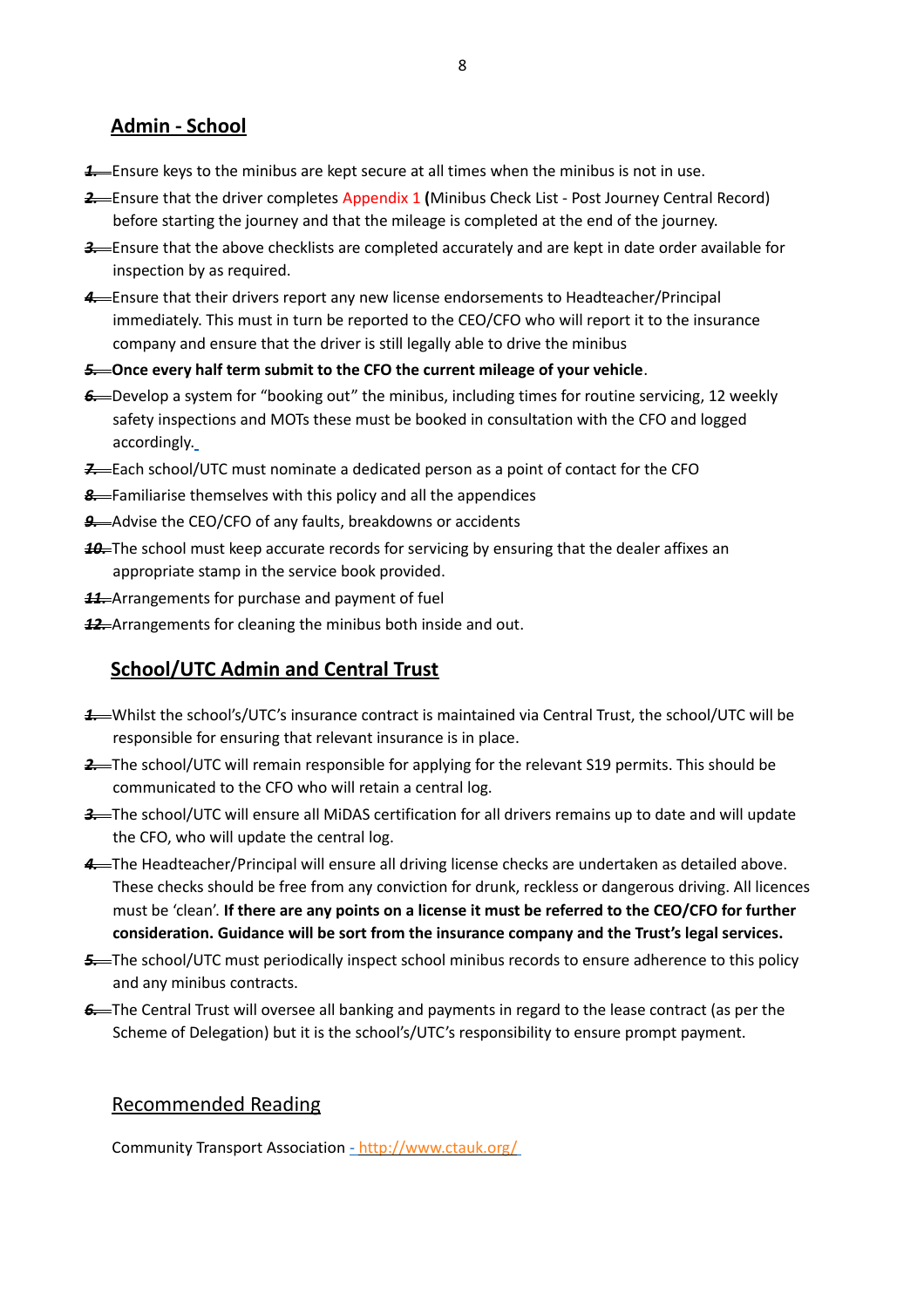ROSPA Minibus Safety Code of Practice - http://www.rospa.com/rospaweb/docs/adviceservices/roadsafety/practitioners/minibus-code-of-practice.pdf

Policy Agreed: May 2022

Signed CEO of BFLPT – Helen-Redford-Hernandez:



Date: May 2022

Signed – Chair of BFLPT – Marcus Isman-Egal:

 $M_{\mu\nu}$ /sa

Date: May 2022

Policy to be reviewed : July 2023

Created: September 2020 (Version 1) Revised: February 2022 (Version 2) May 2022 (Version 3)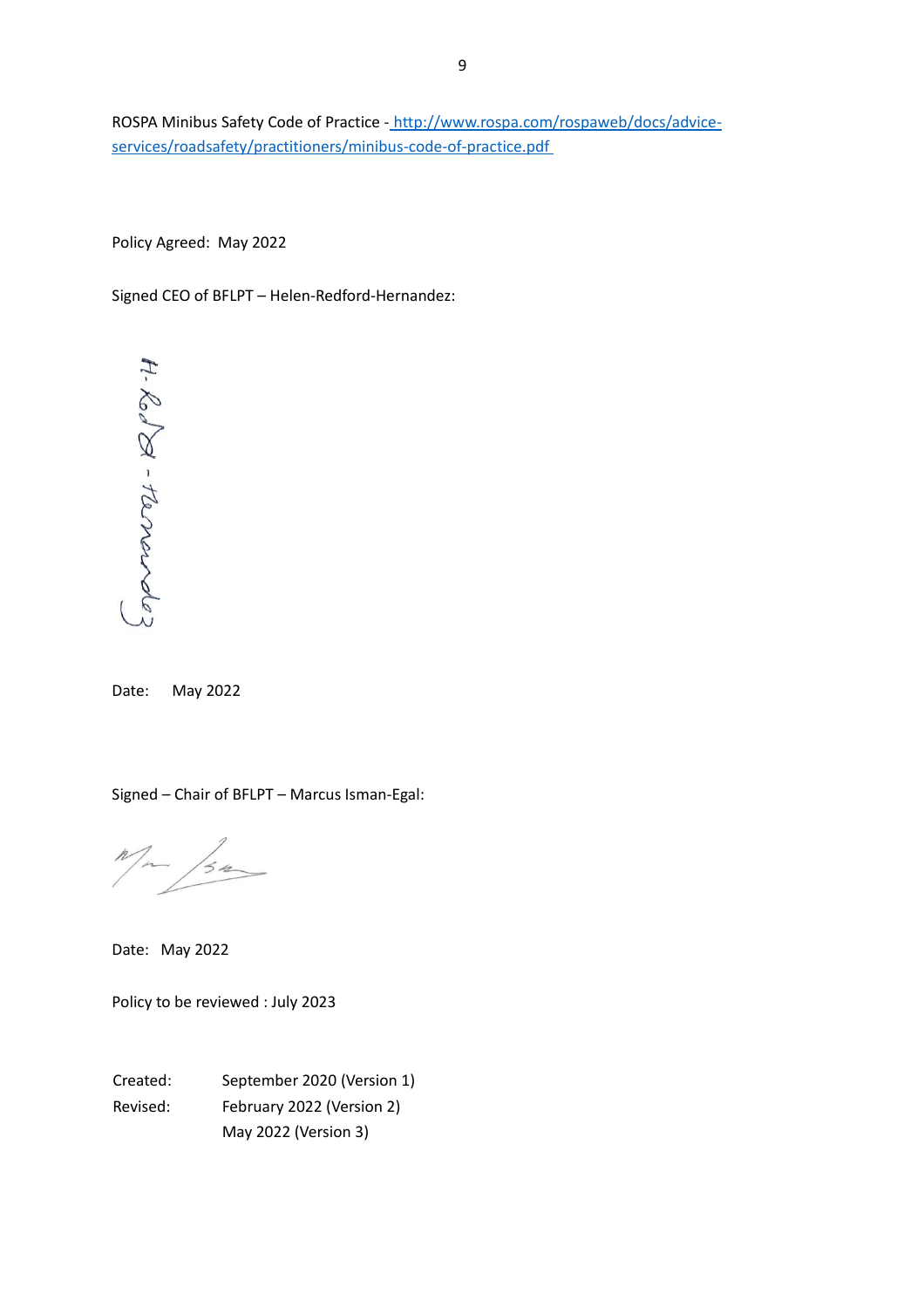# **Appendix 1 Minibus Check List - Post Journey Central Record**

School: (School to insert details)

Vehicle Registration Number: ………………………………………………..

Every day the minibus is used, the driver should conduct a pre-drive safety check. This should be repeated whenever another driver takes over the vehicle. Walk around the vehicle, including the trailer if applicable, to check for visible defects, and the items listed below: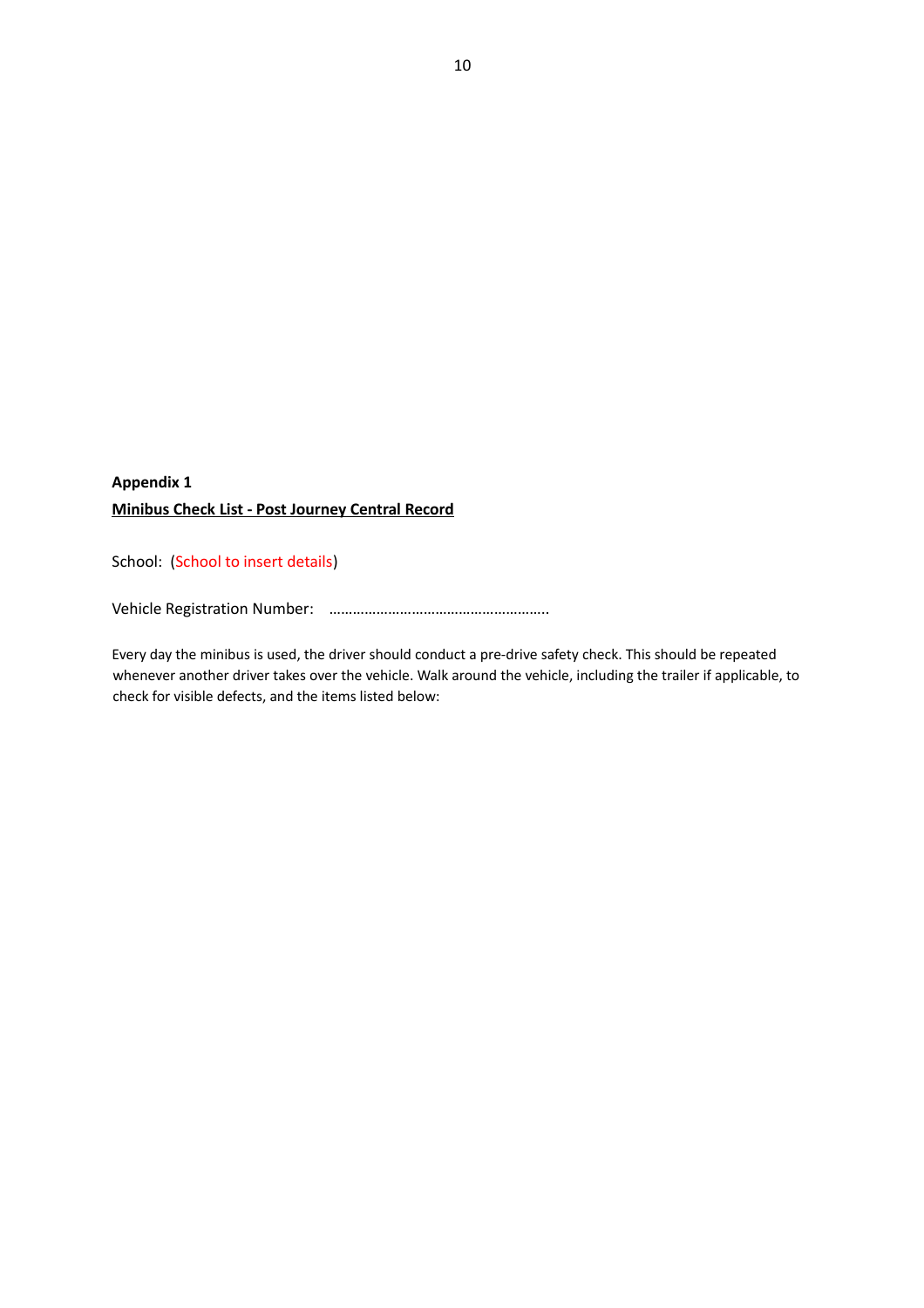| <b>Drivers Daily Walk Around Check and Defect Report</b>    |                                    |  |  |  |
|-------------------------------------------------------------|------------------------------------|--|--|--|
| Date:                                                       | <b>Driver:</b>                     |  |  |  |
| <b>Vehicle Reg:</b>                                         | <b>Mileage:</b>                    |  |  |  |
| Complete All Boxes: $\checkmark$ = OK $*$ = Fault or Damage |                                    |  |  |  |
| Outside:                                                    |                                    |  |  |  |
| Fluid Levels - Oil, Water etc.                              | Head/Side/Brake Lights             |  |  |  |
| No Leaks, Fuel, Water, Oil etc.                             | Indicators/Hazards                 |  |  |  |
| External Condition - Clean and Free from Damage             | Lift Operation (if fitted)         |  |  |  |
| <b>Mirrors</b>                                              | Windows Clean, Undamaged           |  |  |  |
| Tyres and Wheel Fixings                                     | Doors and Exits                    |  |  |  |
| Sidestep Working                                            | <b>Number Plates</b>               |  |  |  |
| <b>Inside</b>                                               |                                    |  |  |  |
| <b>Interior Condition</b>                                   | Seat Belts (Check All)             |  |  |  |
| Removable Seats Secure                                      | W/Chair Restraints (If Applicable) |  |  |  |
| <b>Emergency Glass Break Hammer</b>                         | <b>First Aid Kit</b>               |  |  |  |
| Fire Extinguisher                                           | Paperwork, Permits etc.            |  |  |  |
| <b>With Engine Running</b>                                  |                                    |  |  |  |
| Steering - OK?                                              | Exhaust - No Excessive Smoke       |  |  |  |
| <b>Wipers and Washers Functioning</b>                       | Horn                               |  |  |  |
| <b>Heating and Ventilation</b>                              | Brakes - Include Rolling Check     |  |  |  |

| Please Circle Fault or No Fault                      | Fault | No Fault |
|------------------------------------------------------|-------|----------|
| Please Give Brief Details of Faults and/or Symptoms: |       |          |

| For Office Use:                                   |                                         |
|---------------------------------------------------|-----------------------------------------|
| <b>Defect Repaired/Rectified</b><br>Yes $/$<br>No | Vehicle Booked into Garage<br>Yes<br>No |
| Remarks:                                          | Remarks:                                |
| Date:                                             | Date:                                   |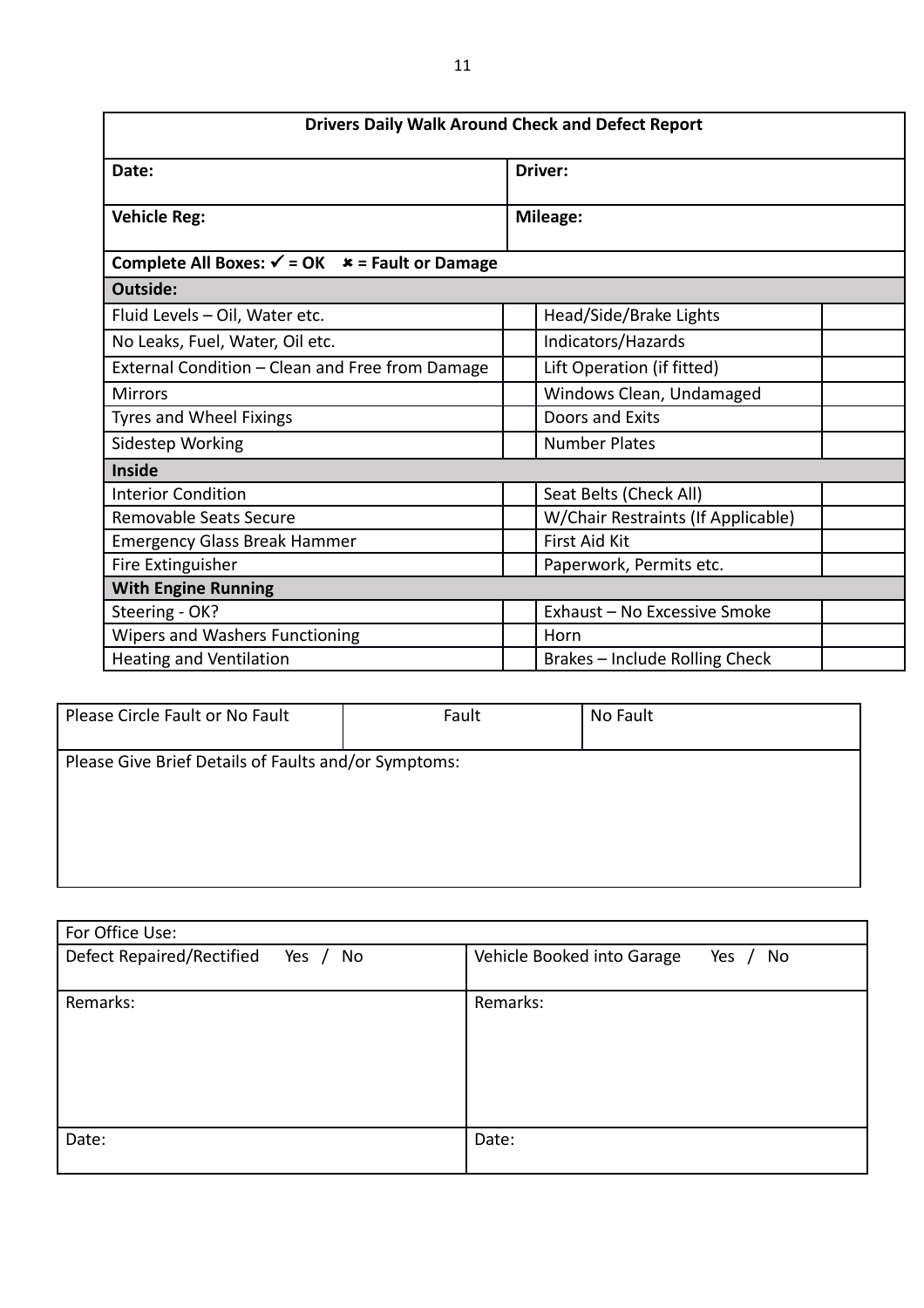Don't forget to now sign the record in Reception/Admin Office.

|      |               | All Checks Complete<br>and No Safeguarding |            |            |
|------|---------------|--------------------------------------------|------------|------------|
|      |               | Issues                                     | Mileage at | Mileage at |
| Date | Driver's Name | Signature                                  | Start      | End        |
|      |               |                                            |            |            |
|      |               |                                            |            |            |
|      |               |                                            |            |            |
|      |               |                                            |            |            |
|      |               |                                            |            |            |
|      |               |                                            |            |            |
|      |               |                                            |            |            |
|      |               |                                            |            |            |
|      |               |                                            |            |            |
|      |               |                                            |            |            |
|      |               |                                            |            |            |
|      |               |                                            |            |            |
|      |               |                                            |            |            |

# **IF FAULTS THAT MIGHT AFFECT THE VEHICLE OR PASSENGERS' SAFETY ARE FOUND, THE VEHICLE MUST NOT BE USED UNTIL THEY ARE ALL CONFIRMED AND REMEDIED**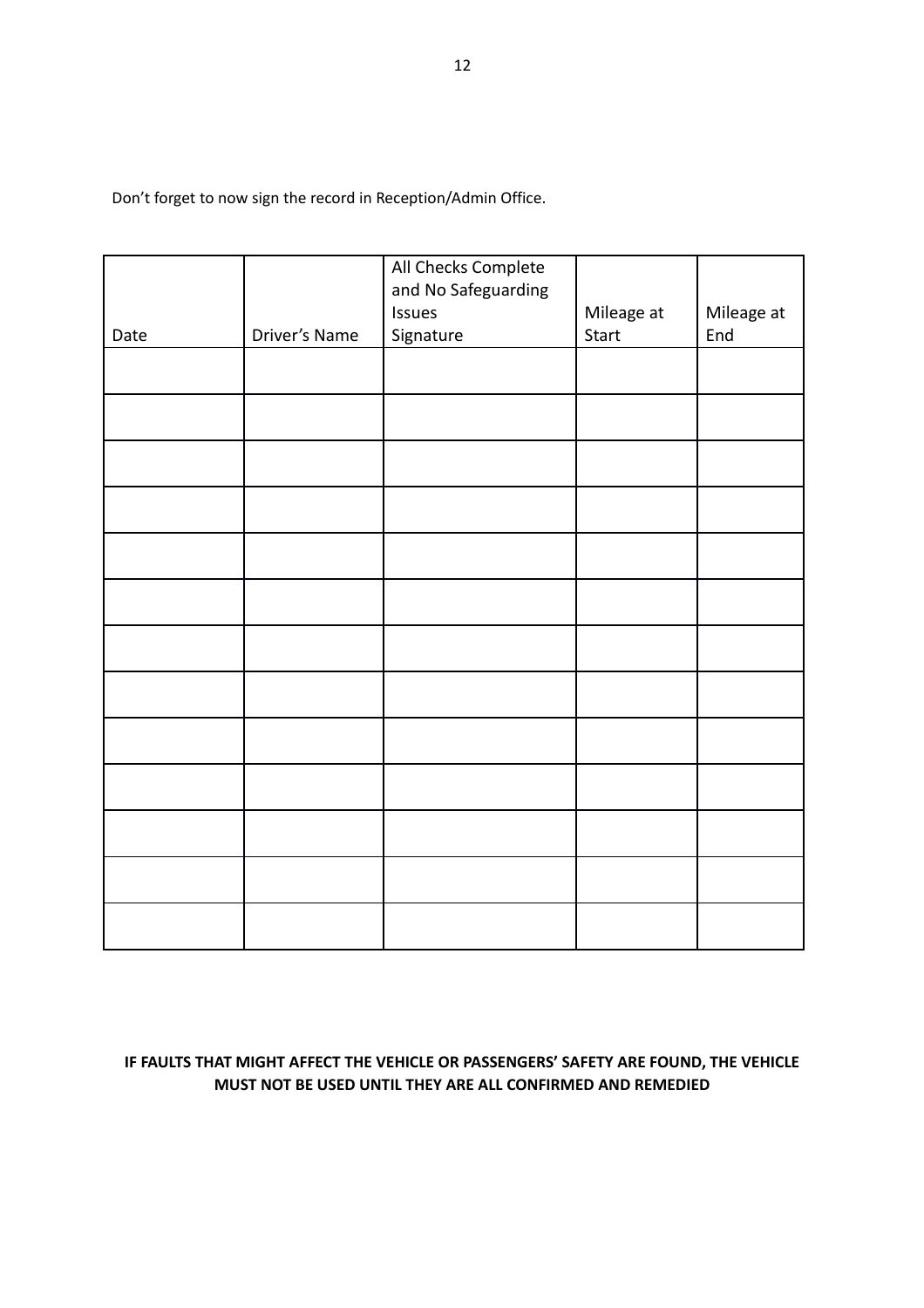**Appendix 2 Minibus Driver Useful Information Sheet**

#### **School Emergency Contact's telephone Number:**

**(School to insert details):** 

**Trust Finance Chief Officer (CFO):** 

**Teresa Ladley Telephone 01302-892937**

**24 Hour Service for maintenance, servicing, breakdown, tyres, glass:**

**Rivervale:**

**Sharon Gilpin – Account Manager for Education :**

**Telephone: 01273 433 480 Email: [sharon@rivervale.co.uk](mailto:sharon@rivervale.co.uk)**

**Insurance Details:**

**BD Elite:**

**Telephone: (to report a new claim) 01204 567 567 Alternatively report the claim on [www.bdelite.co.uk](http://www.bdelite.co.uk/)**

**Minibus Registration (School to insert details) :**

**In the case of an Incident/Accident :**

**Report to (School to insert details), who will report to the Trust's CEO/CFO immediately**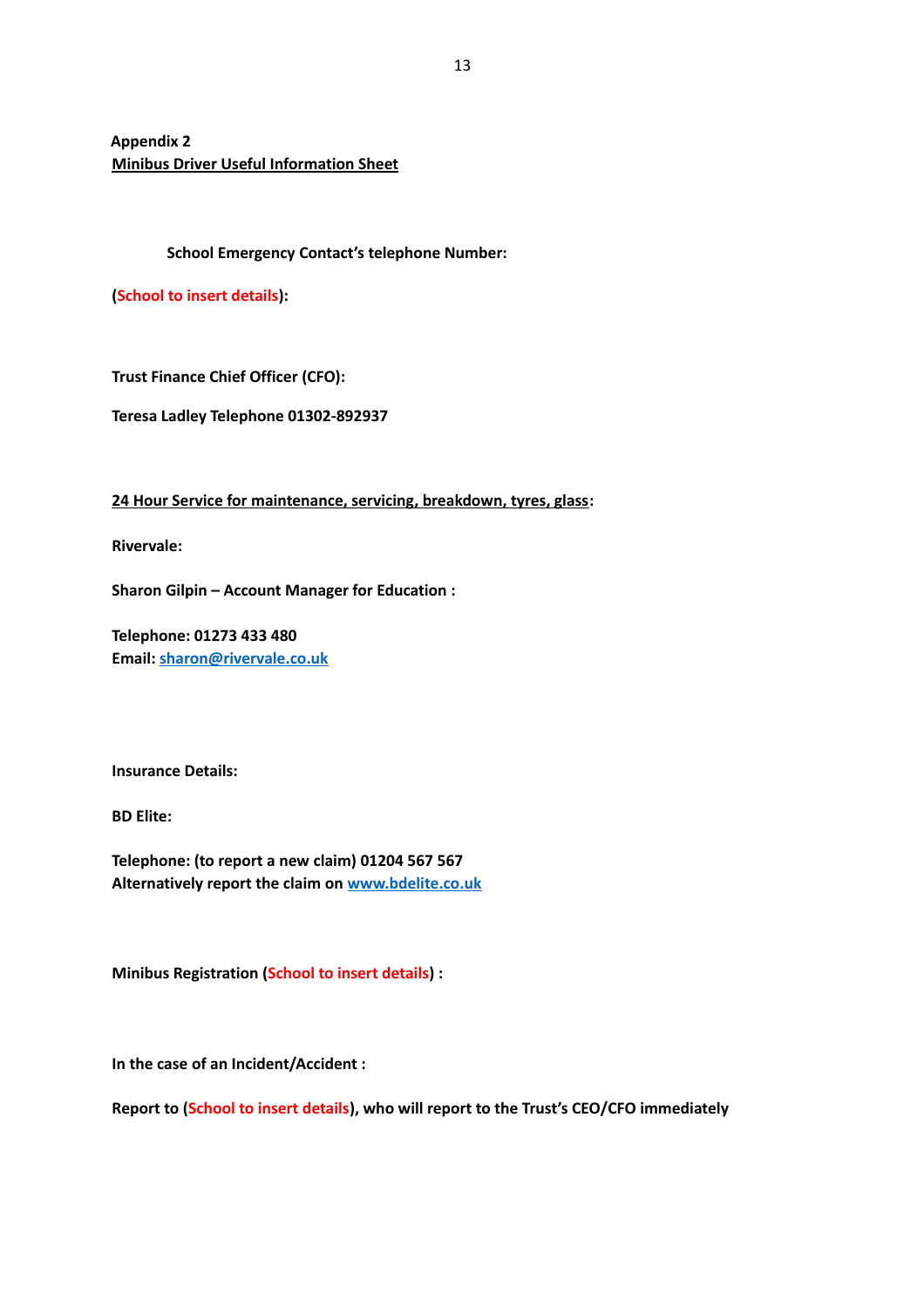# **Appendix 3 Declaration of Fitness to Drive a Minibus on behalf of the Trust**

Any member of staff who has queries relating to the driving of a Trust minibus or the condition of the vehicle should bring them to the attention of the Minibus Co-ordinator.

**To be completed upon first use and annually at the start of each academic year** 

# **Driver Declaration**

**Name of Driver:………………………………………………………………….**

I declare that:

*1.* I hold a current vehicle licence which has D1 entitlement shown on it which permits the holder to drive a minibus *or (delete the one that doesn't apply)* 

I hold a current vehicle licence with a D1 (101) category and I hold a MIDAS certificate.

2. I am aware of the need to declare any illness that would impair my ability to drive the minibus in a safe and controlled manner.

**3.** I am aware of my responsibility to inform the Minibus Co-ordinator if I receive penalty points.

4. I am responsible for notifying the Minibus Co-ordinator of any change in my circumstances.

**5.** I have read and agree to adhere to the Trust Minibus Policy.

**6.** I agree to follow all Trust protocols and procedures when driving the minibus.

I agree that the Minibus Co-ordinator can view my driving licence information on line and have generated the following code to do so:

|--|--|

If the licence held is a D1 (101) category:

MIDAS Certificate Number: ………………………………. Renewal Date: ………………..……..

(attach a photocopy of both sides of the current licence and MIDAS certificate to the declaration)

Signature of Driver: ………………………………………………………………………………..

Date: ………………………………………………………………………………………………………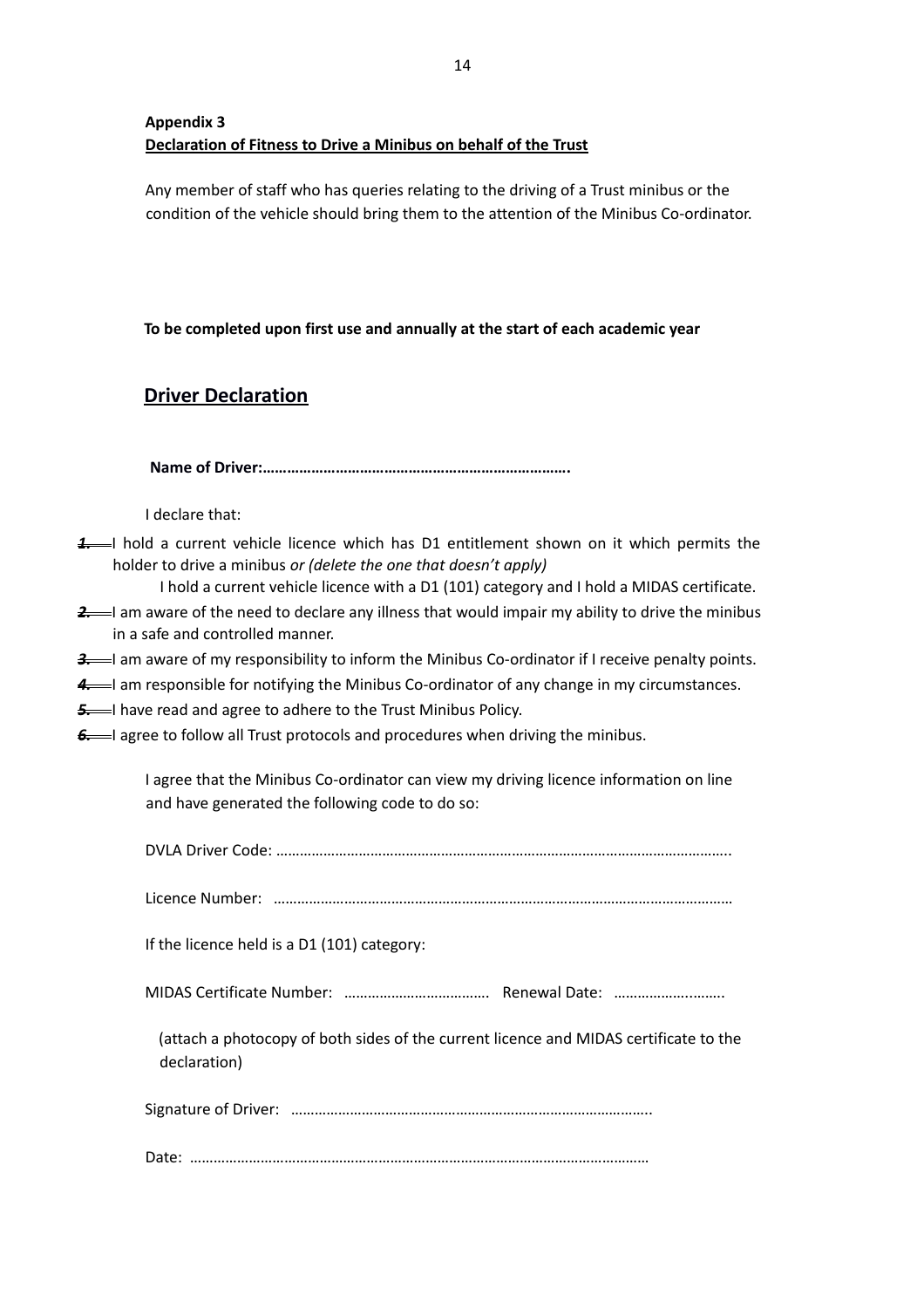# **Appendix 4 Accident Report Form**

The driver of the vehicle involved in the accident should complete this form. It must be completed in detail as soon as possible after the accident and provided to the Minibus Coordinator.

| Driver name:                                                           |                                                            |                                                                                          |                            |                                                             |  |
|------------------------------------------------------------------------|------------------------------------------------------------|------------------------------------------------------------------------------------------|----------------------------|-------------------------------------------------------------|--|
| Vehicle registration:                                                  | Make:                                                      | Model:                                                                                   | Colour:                    | Trust owned or hire vehicle<br>Trust / Hire (please circle) |  |
| Number of persons (including driver) in Trust vehicle:                 |                                                            |                                                                                          |                            |                                                             |  |
| Date and time of the incident:                                         |                                                            | $\frac{1}{2}$ / $\frac{1}{2}$ / 20 $\frac{1}{2}$ : $\frac{1}{2}$ = $\frac{1}{2}$ am / pm |                            |                                                             |  |
| For what purpose was the vehicle being used?                           |                                                            |                                                                                          |                            |                                                             |  |
| Was a trailer attached: Yes / No                                       |                                                            |                                                                                          |                            |                                                             |  |
| Where did the accident occur (e.g. road name, town)?                   |                                                            |                                                                                          |                            |                                                             |  |
|                                                                        |                                                            |                                                                                          |                            |                                                             |  |
| Estimated speed of the vehicle:                                        |                                                            |                                                                                          |                            |                                                             |  |
| Weather conditions / visability                                        |                                                            |                                                                                          | Condition of road surface: |                                                             |  |
| Name and contact details of any independent witnesses:                 |                                                            |                                                                                          |                            |                                                             |  |
|                                                                        | Provide details:<br>Was there police involvement: Yes / No |                                                                                          |                            |                                                             |  |
| Was damage sustained to another person's property or vehicle: Yes / No |                                                            |                                                                                          |                            |                                                             |  |
| Owner's name and address:                                              |                                                            |                                                                                          |                            |                                                             |  |
|                                                                        |                                                            |                                                                                          |                            |                                                             |  |
| <b>Insurance Details:</b>                                              |                                                            | Make:                                                                                    | Model:                     | Registration:                                               |  |
| Description of damage sustained:                                       |                                                            |                                                                                          |                            |                                                             |  |
|                                                                        |                                                            |                                                                                          |                            |                                                             |  |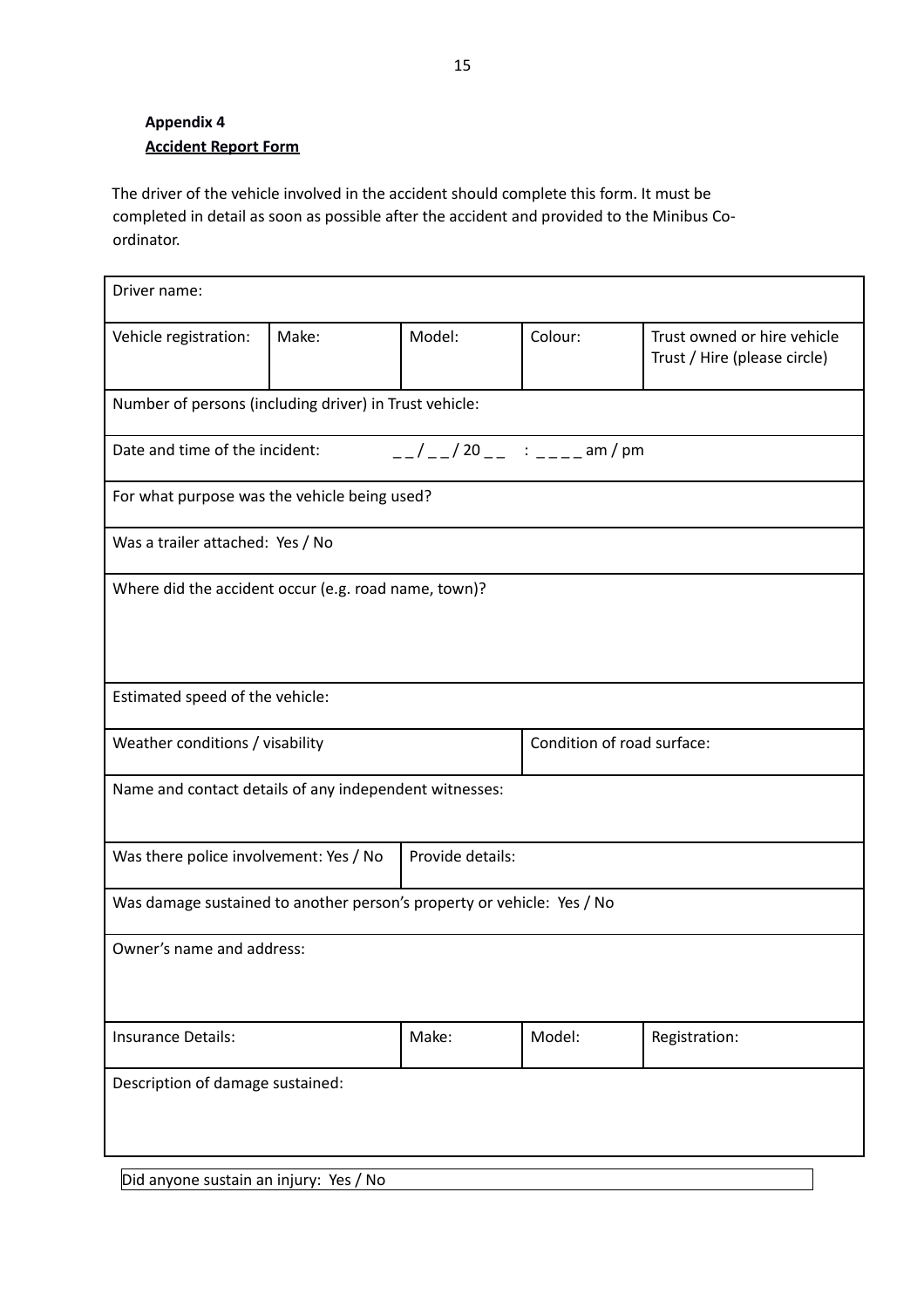If yes please give details (e.g. name, address, nature of injury, hospitalised)

The information provided is for internal use by the Trust. No admission of liability or blame should be made to any third party.

Driver's signature:

Date: \_\_\_\_\_\_\_\_\_\_\_\_\_\_\_\_\_\_\_\_\_\_\_\_\_\_\_\_\_\_\_\_\_\_\_\_\_\_\_\_\_\_\_

If you have any queries regarding the completion of this form, please contact the Minibus Coordinator.

**Please provide a description of the accident below (use additional sheets if required). Give as much detail as possible (include road markings, signals given and who you think is at fault for the accident):**